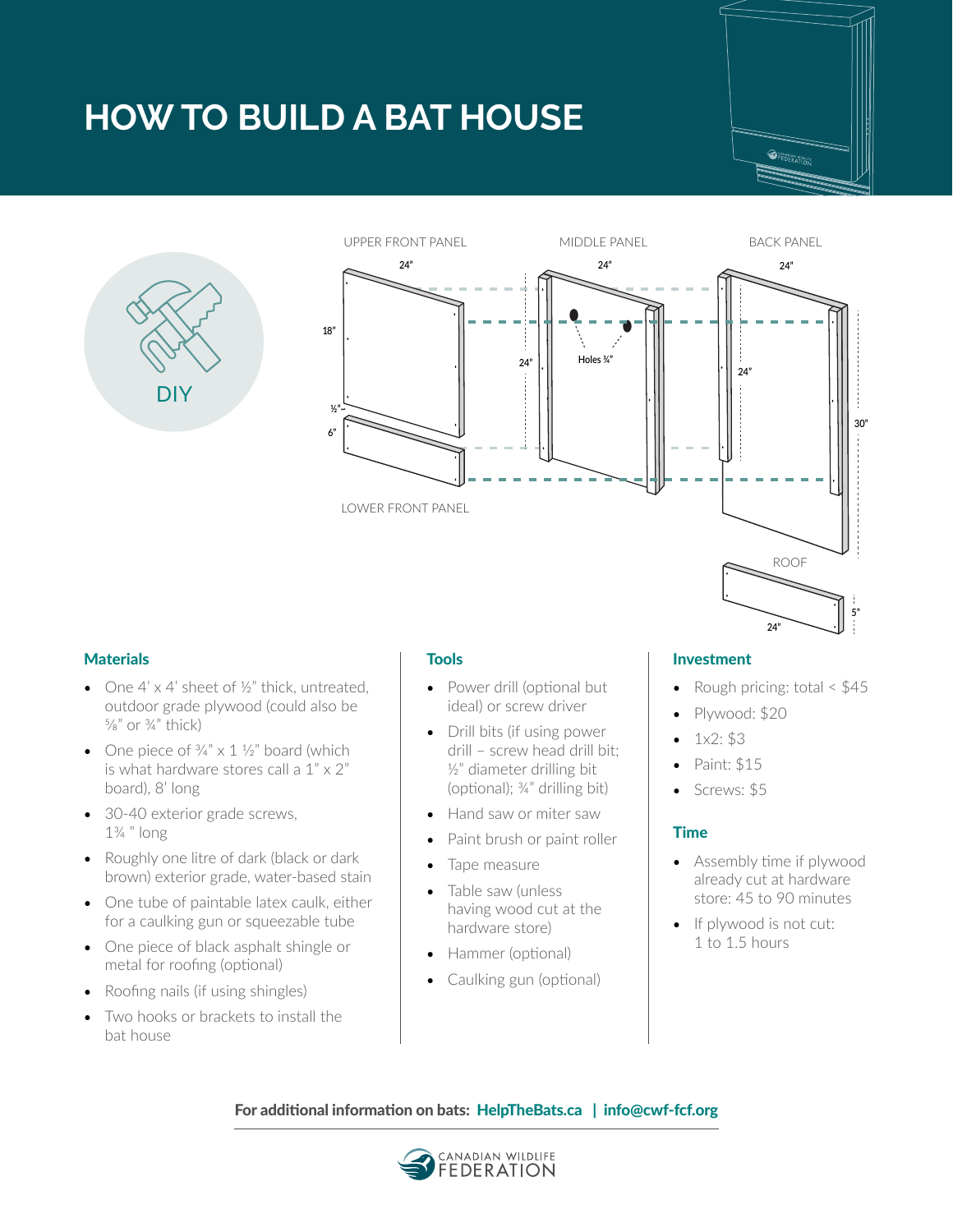# **HOW TO BUILD A BAT HOUSE**





### Assembly

- 1 | Head to your local hardware store and purchase the items from the materials list.
- 2 | The hardware store can likely cut the plywood to the required dimensions in steps 3 to 5.
- 3 | Cut the plywood in half, down the middle.
- 4 | With one half, cut the back panel and roof:
	- » Back panel: 24" x 30"
	- » Roof: 24" x 5"

\*Note: For added durability use a 1" x 6" board for the roof, 24" long.

- 5 | With the other half, cut the front (consisting of two panels) and middle panel (chamber partition).
	- » Front panels: 24" x 18" and  $24" \times 6"$
	- » Middle panel: 24" x 24"
- 6 | Cut the  $1" \times 2"$  into four 24" pieces.
- 7 | Roughen one side of the back panel and both sides of the middle panel by using a sharp tool (such as a paint scraper, chisel or shop knife) to create grooves. Or, using a circular saw, cut grooves at a depth  $\frac{1}{32}$ " to  $\frac{1}{16}$ ", each spaced  $\frac{1}{2}$ " apart. This will provide texture that the bats will use to hang on.
- 8 | Drill two 34" wide holes towards the top of the middle panel (optional but ideal). This will provide passage holes for the bats to move between chambers.
- 9 | Apply a bead of caulking to both sides of the wide edge of two of the pieces from step 6 and place on the left and right margins of the back panel (grooved side facing up).
- 10 | Lay the middle panel on top of the two  $1" \times 2"$  pieces from the previous step and attach with screws. Be sure to pre-drill the screw holes to avoid splitting the wood.
- 11 | Apply a bead of caulking to both sides of the wide edge of the two remaining pieces from step 6 and place along the left and right margins of the middle panel.
- 12 | Lay the upper front panel on top of the  $1" \times 2"$  pieces from the previous step and attach with screws. Be sure to pre-drill the screw holes to avoid splitting the wood.
- 13 | Leaving a  $\frac{1}{2}$ " gap from the upper panel from the previous step, place the lower front panel on the  $1" \times 2"$  pieces and attach with screws. Be sure to pre-drill the screw holes to avoid splitting the wood.
- 14 | Stand the bat house upright and apply caulking to the top, and then attach the roof with screws.
- 15 | Apply two to three coats of water-based stain to all exterior surfaces. Allow stain to dry between coats.
- 16 | Cover roof with shingles using roofing nails (optional).
- 17 | Drill four holes in the sides of the back chamber to allow for extra air flow (optional).
- 18 | You'll need to put two hooks or brackets on the bat house to install it. To ensure it is solid, attach the hooks or brackets on the back near each edge, screwing through the plywood into the 1" x 2".

### For additional information on bats: [HelpTheBats.ca](http://HelpTheBats.ca) | info@cwf-fcf.org